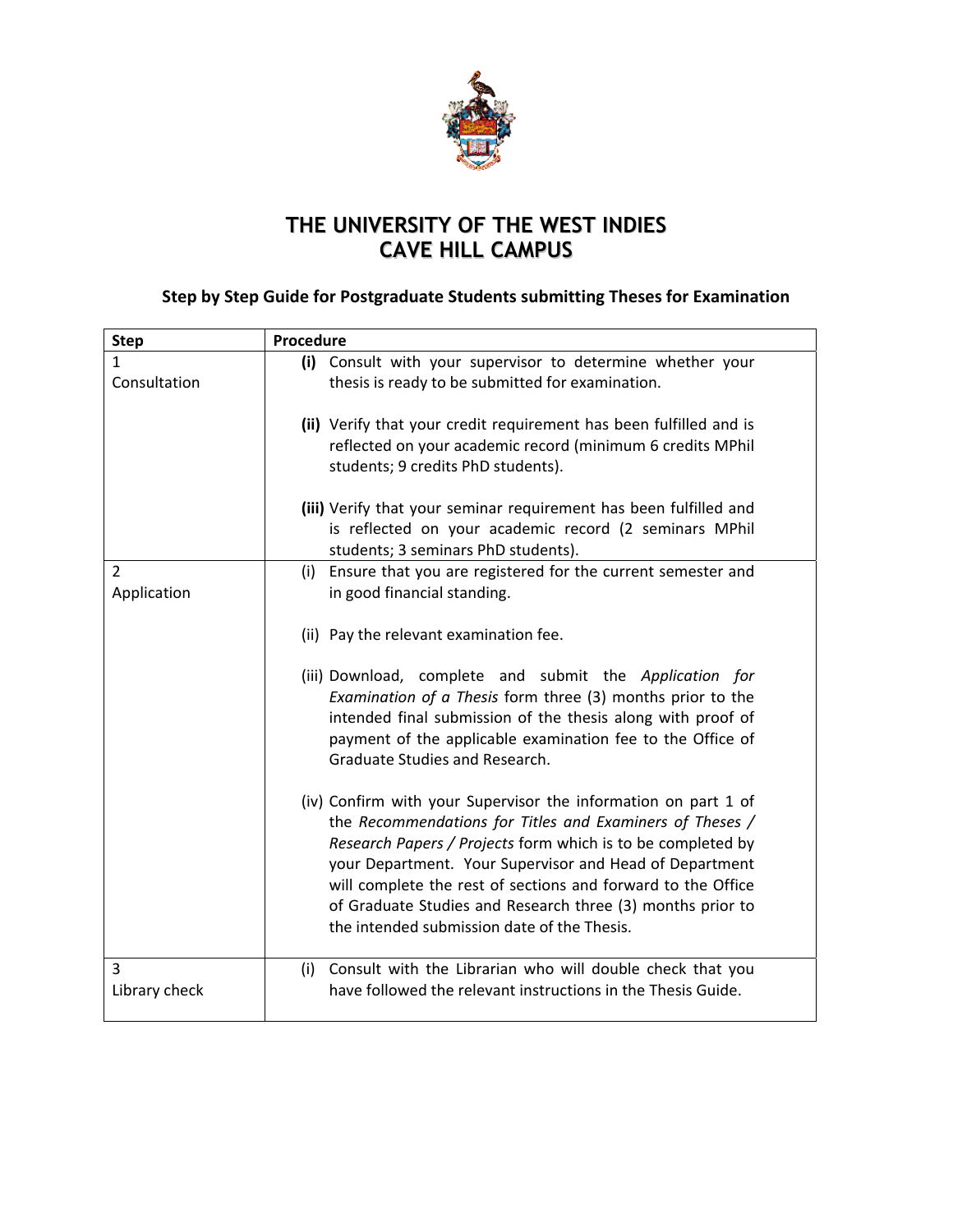| 4<br>Plagiarism<br>Check      | (i) Visit the Turnitin site via the UWI Graduate Information<br>www.uwi.edu/grip/turnitin<br>and follow<br>Portal -<br>the<br>instructions to get a Turnitin password. Follow the Turnitin<br>instructions to run the Thesis through the plagiarism<br>detection software.<br>(ii) Print the Turnitin report.                 |
|-------------------------------|-------------------------------------------------------------------------------------------------------------------------------------------------------------------------------------------------------------------------------------------------------------------------------------------------------------------------------|
| 5<br>Printing                 | Download and complete Section A of the Certificate of<br>(i)<br>Completion of Thesis/ Research paper/ Project / Case Book<br>Have your Supervisor and Head of Department<br>form.<br>complete section B and sign as required.                                                                                                 |
|                               | (ii) Print the number of softbound copies as indicted on the<br>Certificate of Completion of Thesis/ Research paper/ Project /<br>Case Book form.                                                                                                                                                                             |
|                               | (iii) Save a WORD copy onto a CD.                                                                                                                                                                                                                                                                                             |
| 6<br>Submission               | (i) Submit the softbound copies, the CD, the duly signed<br>Certificate of Completion of Thesis/Research paper/Project /<br>Case Book form and the Turnitin report to the Office for<br>Graduate Studies and Research.                                                                                                        |
| 7<br>Examination              | (MPhil students only):<br>(i)<br>After your thesis has been examined you will be<br>instructed if corrections are necessary before the<br>degree can been awarded. Note that occasionally an<br>MPhil candidate may be asked to satisfy Examiners<br>at an Oral Examination. These candidates will be<br>informed in writing. |
|                               | (ii) (PhD students only):<br>If your PhD thesis is satisfactory, an Oral Examination<br>will be arranged. This should happen within 1<br>month of receipt of all reports.                                                                                                                                                     |
|                               | If your PhD thesis is unsatisfactory you will be<br>advised in writing of necessary revisions and give a<br>resubmission date. You will receive the reports of all<br>examiners to guide in revision and resubmission for<br>examination.                                                                                     |
| 8<br>Viva (where<br>required) | (i) If you satisfy the Examiners at the Oral Examination, copies<br>of the reports of the Examiners will be sent to guide in any<br>corrections necessary before the degree can be awarded.                                                                                                                                   |